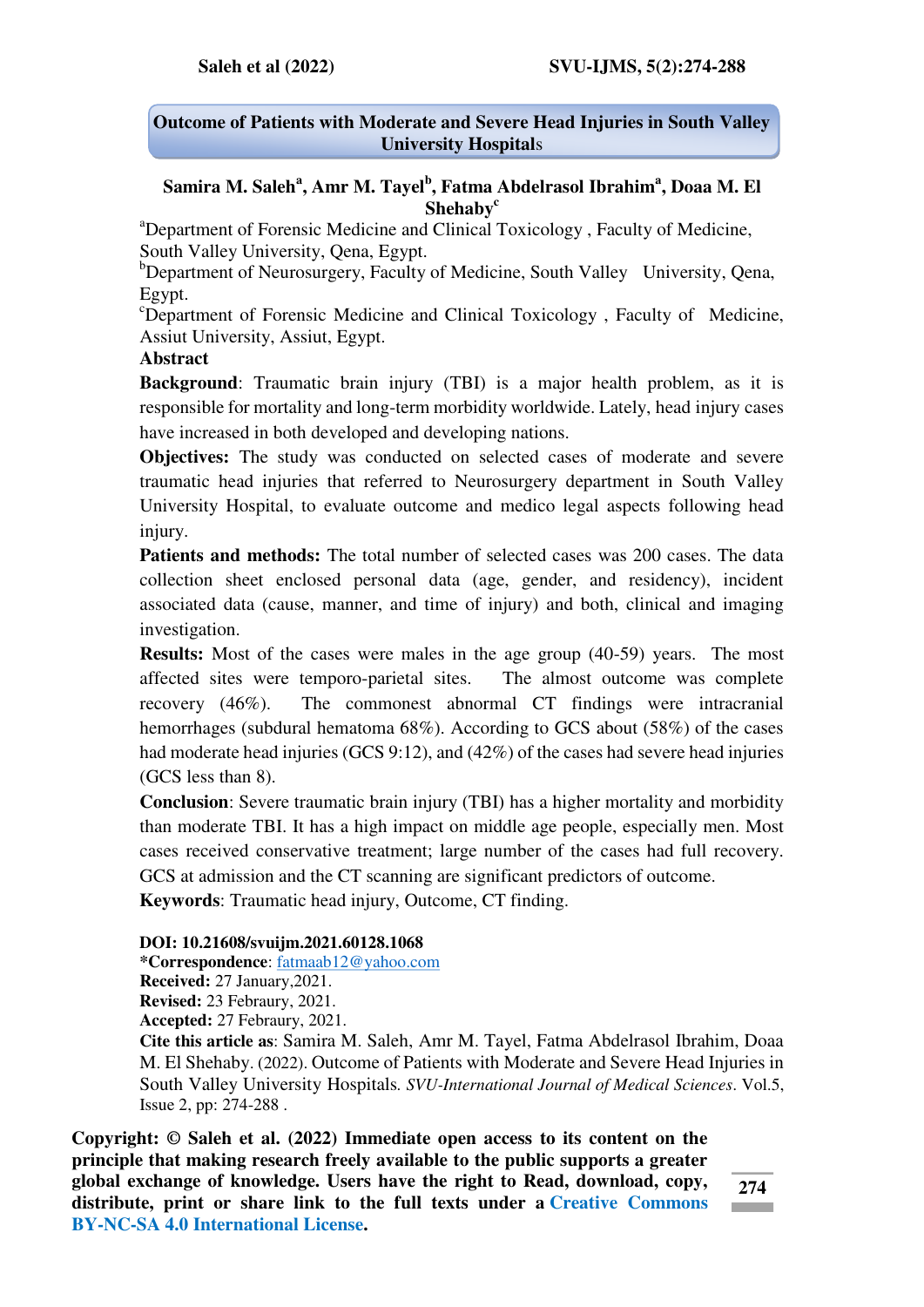#### **Introduction**

Traumatic brain injury (TBI) is an insult to the brain from an external mechanical force, It may lead to temporary or permanent change of cognitive, physical, and psycho social functions, with an associated decreased or changed state of consciousness **(Jang, 2009).**

 TBI affects individuals of all age groups both young and old age, but common in male population **(Shivaji et al ., 2014).** TBI was proposed by the World Health Organization (WHO) to become the third leading cause of world-wide mortality and disability by the year 2020 **(Tran et al., 2015 ).**Severe traumatic brain injury is associated with a high mortality and morbidity rate and is one of the main causes of death in the intensive care units .Pre-injury factors as age, associated injuries, a history of previous head injury, alcohol abuse, and lower socioeconomic and educational level have been related to raised mortality and worse outcome after TBI **( BaguNottley et al., 2012; peeters et al., 2016).** 

 Though primary brain injury caused by direct impact on the skull and brain can lead to mortality or severe disability. Secondary brain injury resulting from hypoxia, hypotension, edema, and formation of hematoma cause the most worsening signs, and symptoms of TBI (**Nolan, 2005**). The major causes of TBI worldwide are falls, motor vehicle accidents, war assaults**,** child abuse, and sport related injuries (**Wojcik et al., 2010**; **Peeters et al., 2015).** 

 According to Glasgow coma scale (GCS), TBI is classified into mild (14–15), which is termed as concussion, moderate  $(9-13)$ , and severe  $(3-8)$ **(Mena et al., 2011).** In 2014, a new approach was recommended by the Centers for Disease Control and Prevention (CDC) for TBI classification **,** where new parameters have been added to explain the deficit in GCS that only includes in its assessment the level of consciousness (LOC), and ignores clinical signs such as pupil reflexes **(Chieregato et al., 2010)** .The new

parameters planned have included the Abbreviated Injury Scale, LOC and its duration, post-traumatic amnesia, and evidence of brain involvement on structural imaging**(Brasure et al ., 2014).**

 Extradural hematomas usually occur when the middle meningeal artery bleeds into the extradural space. This can occur sometime after the head injury and should be considered in any patient with deterioration following an apparently good recovery after trauma to the head. Extradural /Epidural hematomas are caused by bleeding from an artery or a large vein (venous sinus) located between the skull and the dura matter. Bleeding often occurs when a skull fracture tears the blood vessel (**Kanematsu et al., 2018).** 

 Subdural hematoma results from the accumulation of venous blood in this potential space, which is easily distended by blood under venous pressure. Because the dura and arachnoid are only loosely attached to each other, this is the most common type of traumatic intracranial hemorrhage **(Rao et al., 2016).**

 Acute subdural hematoma commonly follows an evident head injury, it is more common in younger people and is likely to need surgical evacuation. In contrast, chronic subdural hematoma is often seen in the elderly, especially in those with some degree of brain atrophy **(Cheshire et al., 2018)**.

 A subarachnoid hemorrhage (SAH) is bleeding between the arachnoid and pia membranes covering the brain. The main cause is head trauma, however non-traumatic cause, such as those caused by cerebral aneurysm may occur **(Toth and Cerejo, 2018**).Intracerebral hematomas are commonly occurring both at the site of direct trauma and at the counter-coup site, also they can be caused by bruising of the brain (a cerebral contusion). They are common after a severe head injury. The mass effect of any of these bleeds may lead to cerebral herniation (**Greenberg, 2001)**.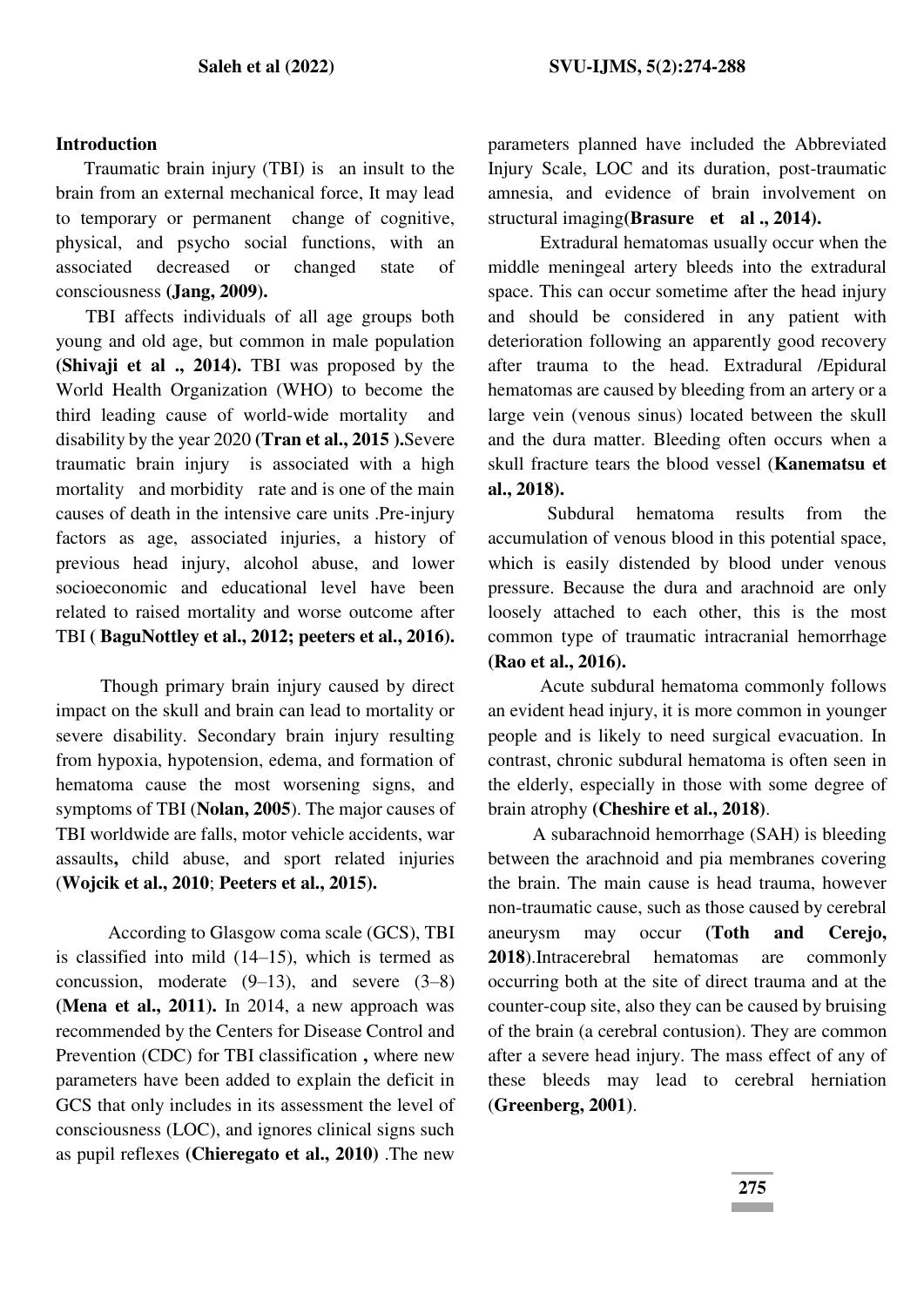People may develop drowsiness, confusion, paralysis on the side of the body opposite the hematoma, speech or language impairment, or other symptoms, depending on the location of the brain damage.

 Skull fractures can be classified into simple, depressed and basal skull fractures. The latter are difficult to see on skull X-rays but are associated with physical signs such as periorbital bruising or Battle's sign **(Oehmichen et al., 2006)**. These may also be associated with cranial nerve damage, especially facial and auditory nerves. Basal fractures also cause bleeding into the middle ear, seen as either blood behind the ear drum or coming from the external ear, or rhinorrhea, basal and compound fractures can produce a dural leak, which provides a potential route of C.N.S infection (**Solai et al ., 2018)** .

 Most of patients with moderate and severe TBI are intubated, anaesthetized, and sedated.So, using of clinical evaluation for detection of severity of intracranial injury as the GCS become less reliable (**Teasdale et al., 2015)**. Thus, the use of CT scanning is mandatory, also it can provide information on prediction of outcome (**Kolias et al., 2013)**.

The study was carried out to investigate cases of traumatic head injuries referred to Neurosurgery Department of South Valley University Hospital over the period starting from September 2019 till September 2020 to evaluate the outcome and medico legal aspect following head injury, to reduce complications, and improve clinical equipment utilization and quality of care for head trauma patients.

## **Patients and Methods**

One-year period prospective descriptive epidemiological study of cases with moderate and severe head injuries. This study was conducted on 200 patients selected from all cases admitted to the Emergency department, South Valley University Hospital during the period from septmper2019 to

September2020 and the selection was according to the inclusion criteria.

 The data collection sheet included personal data (age, sex, and residency), incident related data (cause, manner, and time of injury) and, both clinical and radiological findings.

- **Patients:**
- **1. Inclusion criteria:**
- $\bullet$  Age: 18-70 years.
- Sex: both**.**
- Patients with moderate and severe head injuries
- **2. Exclusion criteria:**
- Age: below 18 years, above: 70years.
- History of liver, kidney and heart diseases *Methodology:*

1. History was taken from the patients to determine the etiology, the time and the manner of head injury, drugs intake. History of diabetes or hypertension, and if there was previous head injury.

2. Clinical examination for detection of neurological deficits and the Glasgow Coma Scale.GCS was measured in every patient at time of admission to detect the degree of severity, either moderate (GCS =  $9-13$ ), or severe (GCS =  $3-8$ ).

3. Using CT-scan on the head to detect the type of head injury, with comparison of CT positivity with the patient's demographics and clinical characteristics was carried out using Chi-square.

4. Finally, evaluation for detection the outcome, regarding to good recovery, moderate disability, severe disability, vegetative state or death.

5. Types of treatment plan either surgical or conservative.

#### **Statistical analysis**

Results were expressed as frequency and percent for categorical variables and mean  $\pm$  SD for continuous variables. Chi-square test  $(\gamma 2)$  was used for comparing proportions between the different etiological causes of head injuries regarding age and gender. p value< 0.05 was considered statistically significant.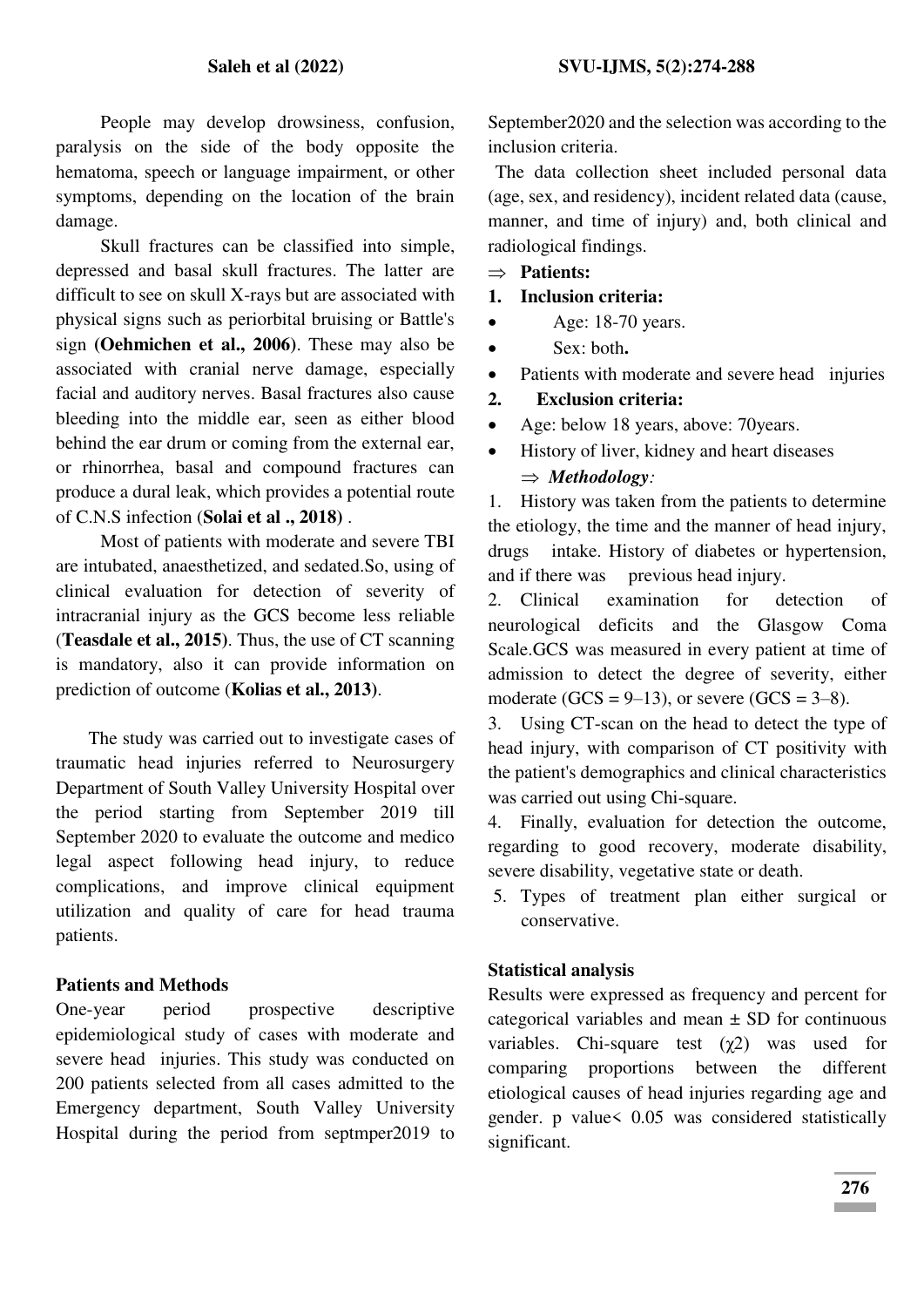## *Ethical Considerations*

The current study has been approved by the Ethics Committee of Faculty of Medicine, South Valley University, Qena, Egypt.

- An official letter was taken to approach the director of Neurosurgery department in SVU hospital for permission to conduct the study.
- Security of data base.

## **Results**

The hospital-based study included all moderate and severe head injuries (200cases) that attended the Trauma Unit of South Valley University Hospitals, Qena, Egypt, between $1<sup>st</sup>$  September 2019and  $1<sup>st</sup>$ September2020.

Table (1):showed the socio-demographic characteristics of the studied population, the incidence of moderate and severe head injuries among the age group 18-39 years was  $(28\%)$  of the cases the highest percentage was in the age group 40–59years (54%) ,while the lowest percentage was in the age group 60-70years.As regard sex of cases male percentage was (76%)and females represented (24%) of the cases. About the residence 30% of the cases belonged to the urban area while 70% were from rural areas. Regarding chronic disease ,it was found that 50% of the cases did not have diabetes mellitus (DM) or hypertension (HTN) while 4% of the cases had DM,11% of the cases had HTN and35% of the cases had both DM and HTN. As regard drug intake, it was found that that 56%of the cases took drugs and 44% did not take drugs. As regard previous head injury , it was found that 82% of the cases did not have a previous head injury, and 18% had a previous head injury.

Table (2): showed the medico-legal criteria of head injury , it revealed that falls (fall from height) were the main etiology of injuries (44%), followed by road traffic accidents (34%) and violent assaults (22%). Accidental manner of injury was the commonest in more than half of the cases (64%)

followed by the homicidal manner (22%) and suicidal manner (14%) of the cases. As regard the causative instruments, it was found that blunt instruments were the commonest (94%) followed by sharp instruments (6%). About the sites of head injury (right and left temporoparietal) sites were the commonest ones (43%), followed by frontal (25%), occipital site (20%), and lastly combined sites (12%) of the cases.

Table (3): The clinical profile of the studied group with moderate to severe head injuries was as follows: Time passed from injury to admission was found to be more than 4hours in34% of the cases, while 1-4 hours in62% of the cases, and less than one hour in only 4% of the cases. Regarding to signs of lateralization, it was found that about76%of the cases had signs of lateralization while 24% of the cases did not have signs of lateralization. As regard associated injuries, about 58% of the cases presented with associated injuries (limb fracture, internal organ hemorrhage, chest trauma and multiple fractures) while42% with isolated head injuries. As regard GCS, it was found that (58%) of the cases had moderate head injuries (GCS 9:13), and (42%) of the cases had severe head injuries (GCS less than 8).

 CT findings revealed that intracranial hemorrhages were the most common findings (subdural hematoma 40% followed by subarachnoid hemorrhage 30% then extradural hematoma 26%, and intraventricular hemorrhage4%). About brain injury, it was found that (brain edema 25% and brain contusion 38%) of the cases, As regard skull fractures,it was found that fissure fracture was the commonest one 70%of cases. Treatment of these cases was conservative in 36% of the cases, surgical in56%, while conservative followed by surgical in8%of cases. The outcomes of the cases were improvement in 46%, while 14% had disabilities, 10% with vegetative state, and30% of the cases died head injuries.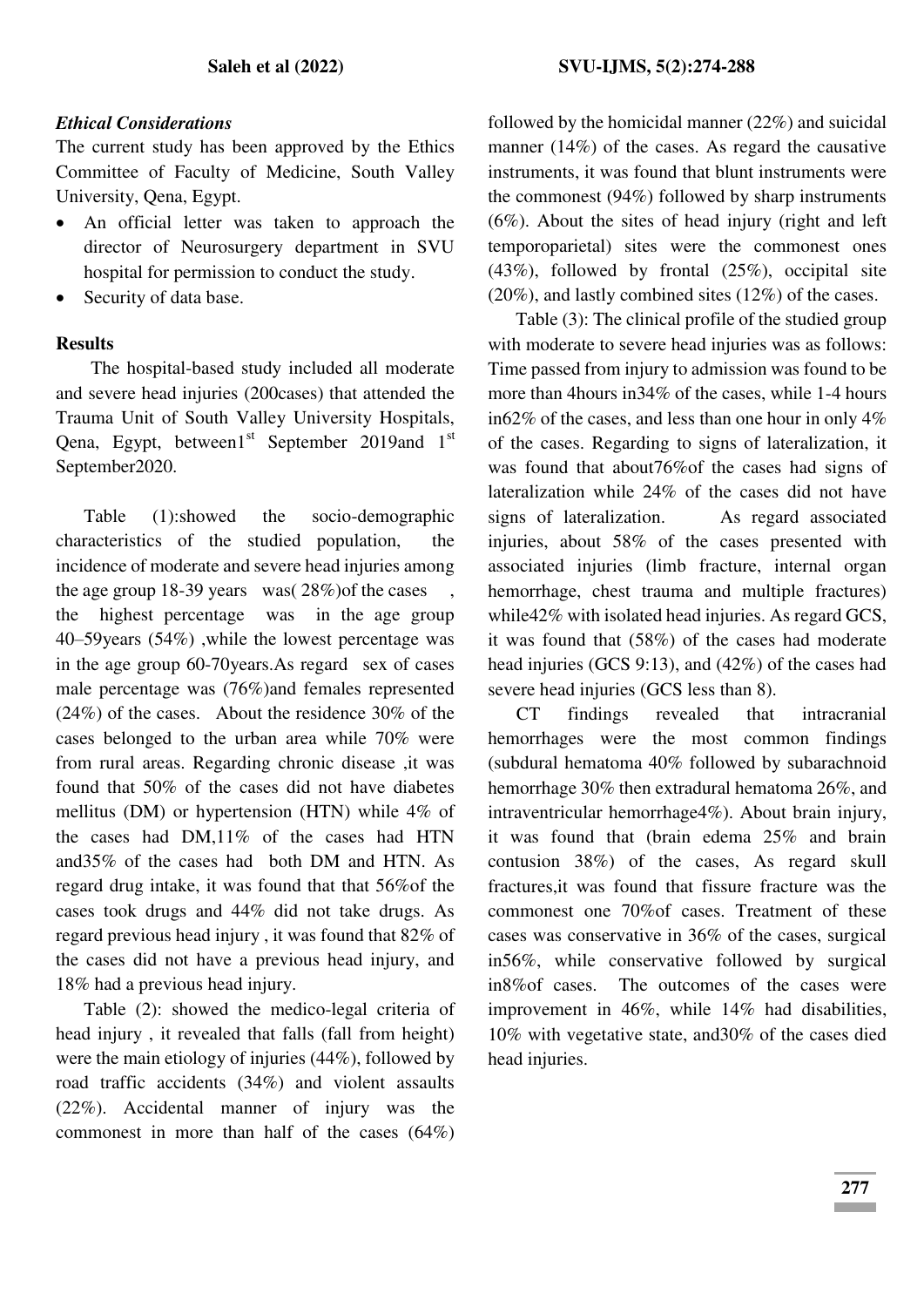|                                         |              | Table 1. Socio demographics criteria of cases |  |  |  |  |  |
|-----------------------------------------|--------------|-----------------------------------------------|--|--|--|--|--|
| with moderate and severe head injuries. |              |                                               |  |  |  |  |  |
| <b>Variable</b>                         |              | <b>Frequency</b>                              |  |  |  |  |  |
|                                         |              | $(200 \text{ cases})$                         |  |  |  |  |  |
|                                         |              | $42.9 \pm 16.9$                               |  |  |  |  |  |
| AGE                                     | 18-39yrs.    | 56 (28%)                                      |  |  |  |  |  |
|                                         | 40-59yrs     | 108 (54%)                                     |  |  |  |  |  |
|                                         | $60-70$ yrs  | 36 (18%)                                      |  |  |  |  |  |
|                                         | Male         | 152 (76%)                                     |  |  |  |  |  |
| <b>Sex</b>                              | Female       | 48 (24%)                                      |  |  |  |  |  |
|                                         | Rural        | 140 (70%)                                     |  |  |  |  |  |
| <b>Residence</b>                        | Urban        | 60 (30%)                                      |  |  |  |  |  |
|                                         | No           | 100 (50%)                                     |  |  |  |  |  |
|                                         | <b>DM</b>    | 8(4%)                                         |  |  |  |  |  |
| chronic                                 | Hypertension | 22 (11%)                                      |  |  |  |  |  |
| diseases                                | DM,          | 70 (35%)                                      |  |  |  |  |  |
|                                         | Hypertension |                                               |  |  |  |  |  |
|                                         | No           | 88 (44%)                                      |  |  |  |  |  |
| <b>Drug</b><br>intake                   | Yes          | 112 (56%)                                     |  |  |  |  |  |
|                                         | No           | 164 (82%)                                     |  |  |  |  |  |
| <b>Previous</b><br>head<br>injury       | Yes          | 36 (18%)                                      |  |  |  |  |  |
|                                         |              |                                               |  |  |  |  |  |

DM=diabetes mellitus

| Table 2. Medico-legal criteria of cases with   |                              |            |  |  |  |  |
|------------------------------------------------|------------------------------|------------|--|--|--|--|
| moderate and severe head injuries.(N=200cases) |                              |            |  |  |  |  |
| Causes of                                      | <b>Assaults</b>              | 44 (22%)   |  |  |  |  |
| injury.                                        | Falls                        | 88 (44%)   |  |  |  |  |
|                                                |                              | 68 (34%)   |  |  |  |  |
|                                                | Road                         |            |  |  |  |  |
|                                                | traffic accident             |            |  |  |  |  |
|                                                | Firearm                      |            |  |  |  |  |
|                                                | injuries                     |            |  |  |  |  |
|                                                | Accidental                   | 128 (64%)  |  |  |  |  |
| <b>Manner</b>                                  | Homicidal                    | 44 (22%)   |  |  |  |  |
| of injury                                      | Suicidal                     | 28 (14%)   |  |  |  |  |
| <b>Instrument</b>                              |                              |            |  |  |  |  |
| <b>Blunt</b>                                   |                              | 188 (94%)  |  |  |  |  |
| Sharp                                          |                              | 12 (6%)    |  |  |  |  |
| Firearm                                        |                              |            |  |  |  |  |
|                                                |                              |            |  |  |  |  |
| Site of injury                                 |                              |            |  |  |  |  |
| Occipital                                      |                              | $40(20\%)$ |  |  |  |  |
| Frontal                                        |                              | 50 (25%)   |  |  |  |  |
|                                                | <b>Right Temporoparietal</b> | 44 (22%)   |  |  |  |  |
|                                                | Left Temporoparietal.        | 42 (21%)   |  |  |  |  |
| Combined sites                                 |                              | 24 (12%)   |  |  |  |  |

There was no statistically significant difference between the etiology of moderate to severe head injury and gender of cases (p value  $< 0.3$ ).

As regard the residence of the cases, there was no statistically significant difference between the etiology of moderate to severe head injury and residence of cases (p value  $\leq 0.07$ ).

There was a statistically significant difference between the etiology of moderate to severe head injuries and time passed from injury to admission. (p value  $\leq$  0.002); In road traffic injuries, the time passed from injury to admission usually was 1-4hrs in (70.6%)of cases ,While it was >4hrs in29.4% .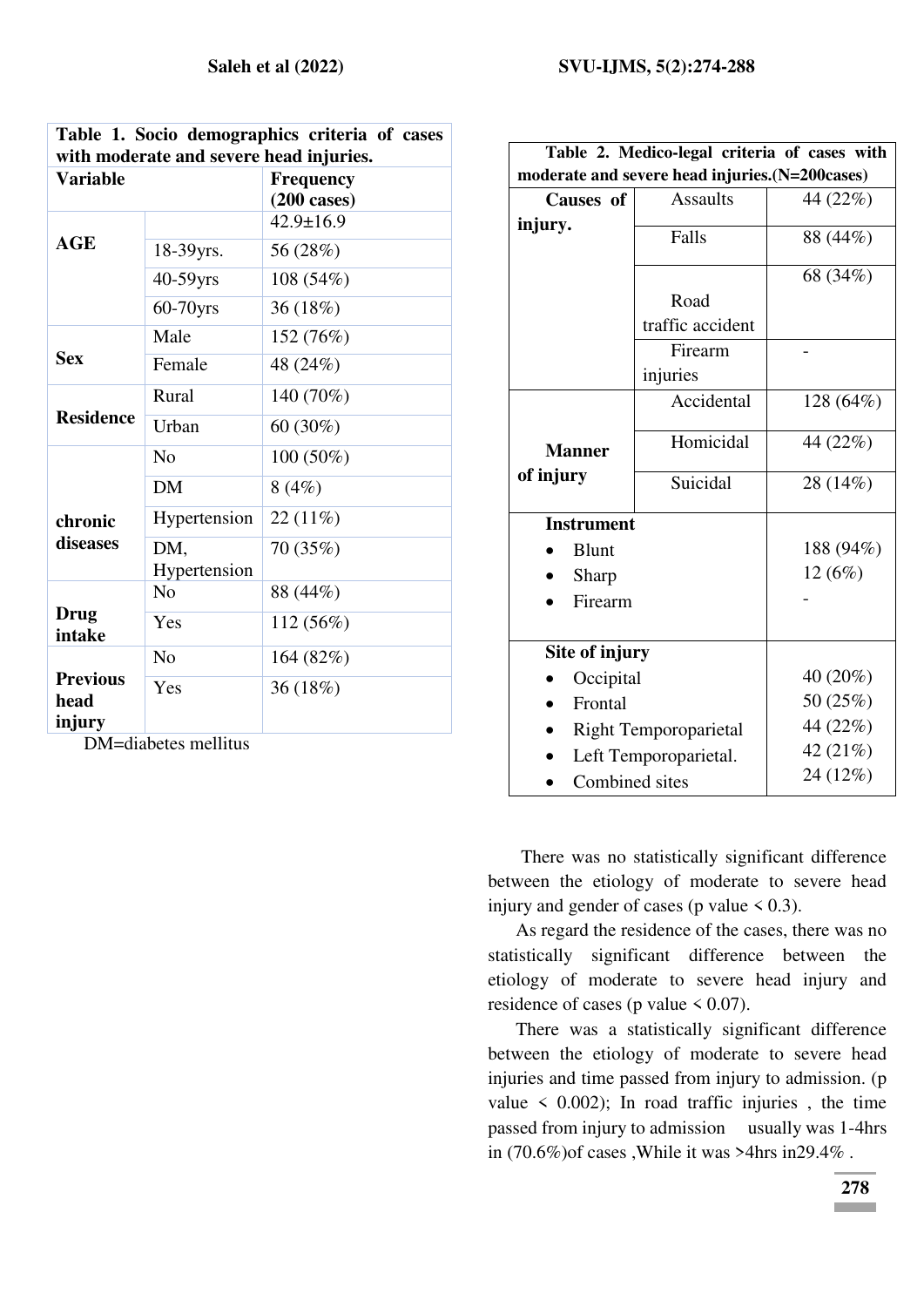**Table 4. Correlation between the Etiology of moderate to severe head injuries and the manner of injury in the studied cases.** 

| manner     |                                    | injury cause               |                    |                |              |
|------------|------------------------------------|----------------------------|--------------------|----------------|--------------|
|            |                                    | Assaults                   | Fall from Road     |                | $\mathbf{P}$ |
|            |                                    | $(44 \text{case})$ height. |                    | traffic        | value        |
|            |                                    |                            | (88cases) (68cases |                |              |
|            |                                    |                            |                    |                |              |
|            | Count                              | $\overline{0}$             | 60                 | 68             |              |
| accidental | $\%$<br>within<br>injury<br>_cause | $0.0\%$                    | 68.2%              | 100.0%         | $.000*$      |
|            | Count                              | 44                         | $\overline{0}$     | $\overline{0}$ |              |
| homicidal  | $\%$<br>within<br>injury<br>cause  | 100.0%                     | 0.0%               | $0.0\%$        |              |
|            | Count                              | $\overline{0}$             | 28                 | 0              |              |
| suicidal   | $\%$<br>within<br>injury<br>cause  | 0.0%                       | 31.8%              | 0.0%           |              |

Also, in fall from height, the time from injury to admission in usually was 1-4hrs (77.3%) ,On the other hand ,it was >4hrs and <1hr in 13.6% and9.1%of cases , respectively. In assaults it usually was>4hrs in(81.8%)of cases. While it was 1-4hrs in 18.2% of cases.

Table (4): There was a statistically significant difference between the etiology of moderate to severe head injury and manner of injury. (p value  $\leq 0.000$ ); In road traffic injuries associated with accidental manner only . while in fall from height mostly associated with accidental manner (68.2%) compared to suicidal manner (31.8%) of the cases; In assaults associated with homicidal manner only.

| Variable                       |                           |                                     | Frequency   |  |  |
|--------------------------------|---------------------------|-------------------------------------|-------------|--|--|
|                                |                           |                                     | (200 cases) |  |  |
|                                | 4 hours                   | 68 (34%)                            |             |  |  |
|                                | 1-4 hours                 |                                     |             |  |  |
|                                | $\leq 1$ hour             |                                     | 8(4%)       |  |  |
| <b>GCS</b>                     | moderate (GCS9-13)        |                                     | 116 (58%)   |  |  |
|                                | severe (GCS<8)            |                                     | 84 (42%)    |  |  |
| of<br><b>Signs</b>             | Without                   |                                     | 152 (76%)   |  |  |
| lateralization                 | With                      |                                     | 48 (24%)    |  |  |
| <b>Associated</b>              | no                        |                                     | $84(42\%)$  |  |  |
| injury                         | yes                       | 116 (58%)                           |             |  |  |
|                                | Skull<br>fractures        | <b>Fissure fracture</b>             | 140 (70%)   |  |  |
|                                |                           | Depressed<br>fracture               | 32 (16%)    |  |  |
| Ct scan on the<br>head<br>head |                           | Comminuted<br>fracture              | 28 (14%)    |  |  |
|                                | Intracranial<br>hemorrhag | dural<br>Extra<br>hematoma          | 52 (26%)    |  |  |
|                                | e                         | Subdural<br>hematoma                | 80 (40%)    |  |  |
|                                |                           | Subarchnoid<br>hemorrhage           | 60 (30%)    |  |  |
|                                |                           | ventricular<br>Inter<br>haemorrhage | 8(4%)       |  |  |
|                                | <b>Brain</b><br>injury    | <b>Brain contusion</b>              | 76 (38%)    |  |  |
|                                |                           | Brain edema                         | 50 (25%)    |  |  |
|                                |                           | <b>Brain</b> laceration             | 44 (22%)    |  |  |
| <b>Line</b><br>of              | conservative              | 72 (36%)                            |             |  |  |
| treatment                      | surgical                  |                                     | 112 (56%)   |  |  |
|                                |                           | Conservative and surgical           | 16(8%)      |  |  |
| outcomes                       |                           | death                               | $60(30\%)$  |  |  |
|                                |                           | vegetative                          | 20 (10%)    |  |  |
|                                |                           | disability                          | 28 (14%)    |  |  |
|                                |                           | recovery                            | 92 (46%)    |  |  |
|                                |                           |                                     |             |  |  |

**Table 3. Clinical criteria of moderate and severe head injuries in studied cases.**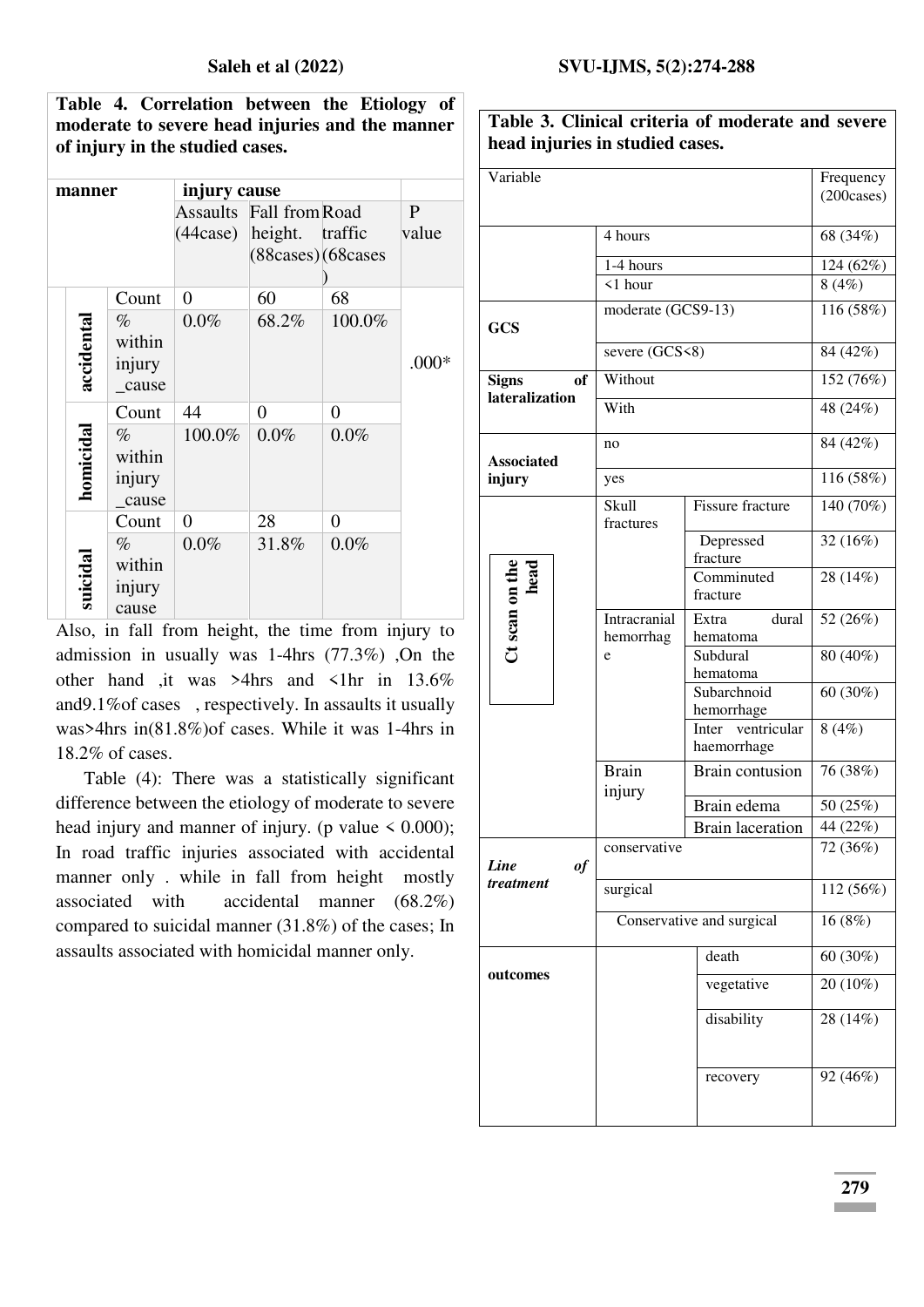Table 5: There was a statistically significant difference between the etiology of moderate to severe head injury and  $GCS(p \text{ value} < 0.009)$ ; In violent assaults were mostly responsible for sever injuries (with GCS <8) 81.8%compared to moderate injuries( GCS 9-13)18.2%,While in falls from height were mostly responsible for moderate injuries (72.7%)compared to severe injuries (27.3%).On the other hand , road traffic injuries were mostly responsible for moderate injuries (64.7%)compared to severe injuries (35.3%) of the cases.

|               | Table 5. Correlation between the etiology of    |  |  |  |
|---------------|-------------------------------------------------|--|--|--|
|               | moderate to severe head injuries and GCS in the |  |  |  |
| studied cases |                                                 |  |  |  |

| <b>GCS</b> |                                             | Violent<br>assaults<br>(44)<br>cases) | Fall<br>from<br>height<br>(88)<br>cases) | road<br>traffic<br>injuries<br>(68)<br>cases) | P<br>value<br>P |
|------------|---------------------------------------------|---------------------------------------|------------------------------------------|-----------------------------------------------|-----------------|
| severe     | number<br>$\%$<br>within<br>injury<br>cause | 36<br>81.8%                           | 24<br>27.3%                              | 24<br>35.3%                                   | 009*            |
| moderate   | number<br>%<br>within<br>injury<br>cause    | 8<br>18.2%                            | 64<br>72.7%                              | 44<br>64.7%                                   |                 |

**Table 6. Correlation between fissure fracture and the etiology of moderate to severe head injuries in the studied cases** 

| fracture_<br>Fissure |                                   | Assault<br>S<br>(44case<br>s) | Fall from<br>height/on<br>the<br>ground.<br>(88 cases) | road<br>traffic<br>injurie<br>S<br>(68cas<br>es) | $\mathbf{P}$<br>va<br>lu<br>e |
|----------------------|-----------------------------------|-------------------------------|--------------------------------------------------------|--------------------------------------------------|-------------------------------|
|                      | numbe<br>r                        | 36                            | 44                                                     | 60                                               |                               |
| yes                  | $\%$<br>within<br>injury<br>cause | 90.9%                         | 50%                                                    | 88.3%                                            | .02<br>冰                      |
|                      | numbe<br>r                        | 8                             | 44                                                     | 8                                                |                               |
| å                    | $\%$<br>within<br>injury<br>cause | 9.1%                          | 50%                                                    | 11.7%                                            |                               |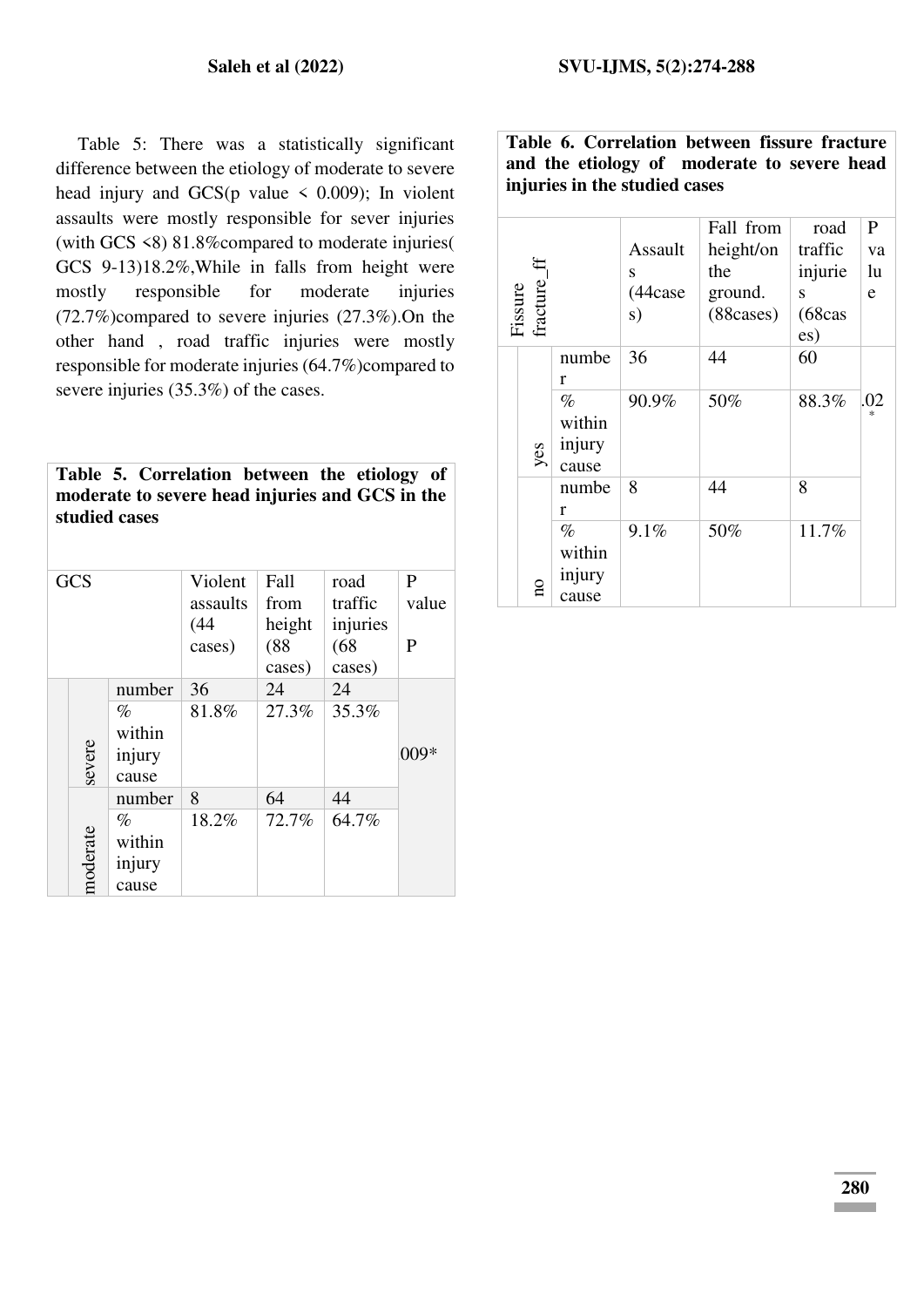| moderate to severe head injuries and intracranial<br>hemorrhage in the studied cases<br>traffic<br>${\bf P}$<br>Assau<br>Falls<br>Road<br>88cas<br>injuries(68ca<br>valu<br>lts<br>44cas<br>ses)<br>es<br>e<br>e<br>72<br>56<br>number<br>20<br>45.5<br>$\%$<br>81.8<br>82.4%<br>within<br>$\%$<br>$\%$<br>Extradural hematoma<br>$.05*$<br>injury<br>$\sum_{\text{cause}}^{\text{m}}$<br>16<br>24<br>12<br>number<br>54.5<br>18.2<br>17.6%<br>$\%$ |
|-----------------------------------------------------------------------------------------------------------------------------------------------------------------------------------------------------------------------------------------------------------------------------------------------------------------------------------------------------------------------------------------------------------------------------------------------------|
|                                                                                                                                                                                                                                                                                                                                                                                                                                                     |
|                                                                                                                                                                                                                                                                                                                                                                                                                                                     |
|                                                                                                                                                                                                                                                                                                                                                                                                                                                     |
|                                                                                                                                                                                                                                                                                                                                                                                                                                                     |
|                                                                                                                                                                                                                                                                                                                                                                                                                                                     |
|                                                                                                                                                                                                                                                                                                                                                                                                                                                     |
|                                                                                                                                                                                                                                                                                                                                                                                                                                                     |
|                                                                                                                                                                                                                                                                                                                                                                                                                                                     |
|                                                                                                                                                                                                                                                                                                                                                                                                                                                     |
|                                                                                                                                                                                                                                                                                                                                                                                                                                                     |
|                                                                                                                                                                                                                                                                                                                                                                                                                                                     |
|                                                                                                                                                                                                                                                                                                                                                                                                                                                     |
|                                                                                                                                                                                                                                                                                                                                                                                                                                                     |
| within<br>$\%$<br>$\%$                                                                                                                                                                                                                                                                                                                                                                                                                              |
| $\Xi$ injury                                                                                                                                                                                                                                                                                                                                                                                                                                        |
| cause                                                                                                                                                                                                                                                                                                                                                                                                                                               |
| 60<br>12<br>8<br>number                                                                                                                                                                                                                                                                                                                                                                                                                             |
|                                                                                                                                                                                                                                                                                                                                                                                                                                                     |
| .000                                                                                                                                                                                                                                                                                                                                                                                                                                                |
| 18.2<br>68.2<br>17.6%<br>*<br>$\%$                                                                                                                                                                                                                                                                                                                                                                                                                  |
| within<br>$\%$<br>$\%$                                                                                                                                                                                                                                                                                                                                                                                                                              |
| $\int_{0}^{\infty}$ injury                                                                                                                                                                                                                                                                                                                                                                                                                          |
| cause                                                                                                                                                                                                                                                                                                                                                                                                                                               |
| Subdural hematoma<br>28<br>56<br>36<br>number                                                                                                                                                                                                                                                                                                                                                                                                       |
| 81.8<br>31.8<br>82.4%<br>$\%$                                                                                                                                                                                                                                                                                                                                                                                                                       |
| within<br>$\%$<br>$\%$                                                                                                                                                                                                                                                                                                                                                                                                                              |
| injury                                                                                                                                                                                                                                                                                                                                                                                                                                              |
| $\overline{S}$<br>cause                                                                                                                                                                                                                                                                                                                                                                                                                             |
| 28<br>76<br>number<br>36                                                                                                                                                                                                                                                                                                                                                                                                                            |
| orthage<br>63.6<br>$\%$<br>86.3<br>52.9%                                                                                                                                                                                                                                                                                                                                                                                                            |
| $\%$<br>$\%$<br>within<br>$\mathcal{A}$                                                                                                                                                                                                                                                                                                                                                                                                             |
| injury                                                                                                                                                                                                                                                                                                                                                                                                                                              |
| $_{\rm Z}^{\rm O}$<br>cause                                                                                                                                                                                                                                                                                                                                                                                                                         |
| Subarachnoid hemo<br>16<br>12<br>32<br>number                                                                                                                                                                                                                                                                                                                                                                                                       |
| 36.4<br>47.0%<br>$\%$<br>13.7                                                                                                                                                                                                                                                                                                                                                                                                                       |
| within<br>$\%$<br>$\%$                                                                                                                                                                                                                                                                                                                                                                                                                              |
| YES<br>injury                                                                                                                                                                                                                                                                                                                                                                                                                                       |
| cause                                                                                                                                                                                                                                                                                                                                                                                                                                               |

# **Saleh et al (2022) SVU-IJMS, 5(2):274-288**

**Table 8. Correlation between the etiology of moderate to severe head injuries and contusion in the studied cases** 

| <b>CONTUSION</b> |                |        | Violen    | Fall  | road     | P      |
|------------------|----------------|--------|-----------|-------|----------|--------|
|                  |                |        | t         | from  | traffic  | value  |
|                  |                |        | assault   | heigh | injuries |        |
|                  |                |        | S         | t.    | (68)     |        |
|                  |                |        | $(44$ cas | (88ca | cases)   |        |
|                  |                |        | es)       | ses)  |          |        |
|                  | N <sub>O</sub> | Count  | 40        | 36    | 48       | $.01*$ |
|                  |                | $\%$   | 90.9%     | 40.9  | 70.6%    |        |
|                  |                | within |           | $\%$  |          |        |
|                  |                | injury |           |       |          |        |
|                  |                | cause  |           |       |          |        |
|                  | <b>YES</b>     | Count  | 4         | 52    | 20       |        |
|                  |                | $\%$   | 9.1%      | 59.1  | 29.4%    |        |
|                  |                | within |           | $\%$  |          |        |
|                  |                | injury |           |       |          |        |
|                  |                | cause  |           |       |          |        |

# **Table 9. Correlation between the CT findings of moderate to severe head injuries and GCS in the studied cases.**

| <b>GCS</b> |        | Fiss  | <b>BRAIN</b> | <b>SD</b> | <b>SAH</b> | P     |
|------------|--------|-------|--------------|-----------|------------|-------|
|            |        | ure   | contusi      | H         |            | value |
|            |        | fract | on           |           |            |       |
|            |        | ure   |              |           |            |       |
|            | Count  | 116   | 50           | 40        | 50         |       |
|            | $\%$   | 82.9  | 65.8%        | 60        | 83.3       |       |
|            | withi  | $\%$  |              | $\%$      | $\%$       |       |
|            | n      |       |              |           |            | .002  |
|            | injury |       |              |           |            |       |
|            | cause  |       |              |           |            |       |
| severe     |        |       |              |           |            |       |
|            | Count  | 24    | 26           | 30        | 10         |       |
|            | $\%$   | 17.1  | 34.2%        | 40        | 16.7       |       |
|            | withi  | %     |              | $\%$      | $\%$       |       |
|            | n      |       |              |           |            |       |
| moderate   | injury |       |              |           |            |       |
|            | cause  |       |              |           |            |       |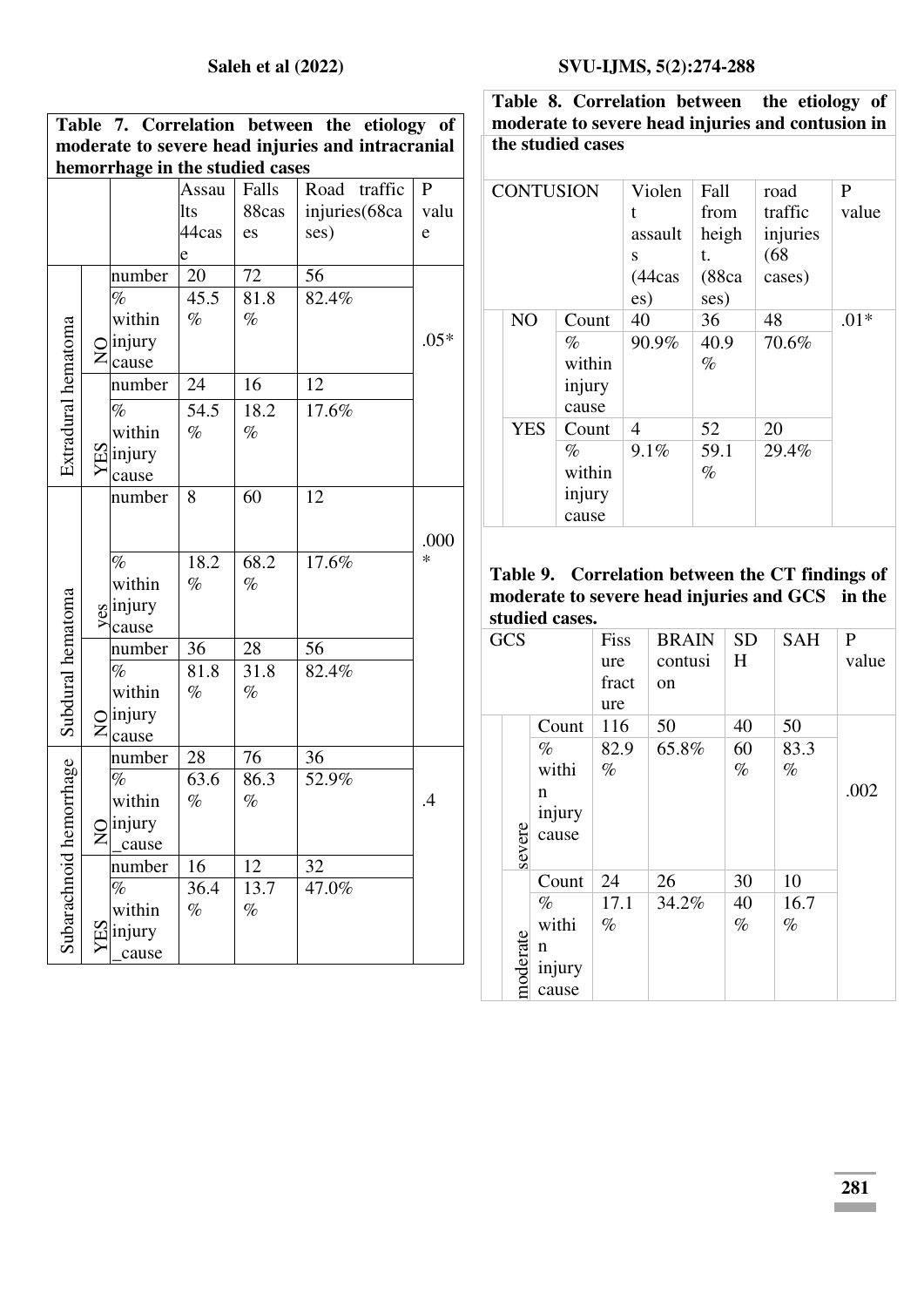#### **Saleh et al (2022) SVU-IJMS, 5(2):274-288**

| Outcomes   |        | Assaul<br>ts<br>(44cas<br>es) | Falls<br>(88)<br>case) | road<br>traffic<br>injurie<br>(68)<br>S<br>cases) | P value |
|------------|--------|-------------------------------|------------------------|---------------------------------------------------|---------|
|            | Count  | 28                            | 24                     | 8                                                 |         |
|            | $\%$   | 63.6%                         | 27.3                   | 11.8%                                             |         |
|            | within |                               | $\%$                   |                                                   |         |
|            | injury |                               |                        |                                                   |         |
| Death      | _caus  |                               |                        |                                                   | $.05*$  |
|            | e      |                               |                        |                                                   |         |
|            | Count  | 8                             | $\overline{4}$         | 8                                                 |         |
|            | $\%$   | 18.2%                         | $4.5\%$                | 11.8%                                             |         |
| vegetative | within |                               |                        |                                                   |         |
|            | injury |                               |                        |                                                   |         |
|            | cause  |                               |                        |                                                   |         |
|            | Count  | $\overline{0}$                | 12                     | 16                                                |         |
|            | $\%$   | $0.0\%$                       | 13.6                   | 23.5%                                             |         |
|            | within |                               | $\%$                   |                                                   |         |
| disability | injury |                               |                        |                                                   |         |
|            | cause  |                               |                        |                                                   |         |
|            | Count  | 8                             | 48                     | 36                                                |         |
|            | $\%$   | 18.2%                         | 54.6                   | 52.9%                                             |         |
|            | within |                               | $\%$                   |                                                   |         |
|            | injury |                               |                        |                                                   |         |
| recovery   | cause  |                               |                        |                                                   |         |
|            |        |                               |                        |                                                   |         |

**Table 10. Correlation between the etiology of moderate to severe head injuries and outcomes in the studied cases.** 

There was no statistically significant difference between the etiology of moderate to severe head injury and depressed fracture (p value  $\leq 0.8$ ).



**Fig.1. Correlation between outcomes and the cause of injury.** 

Table 7:Showed the correlation between the etiology of moderate to severe head injuries and the intracranial hemorrhage in the studied cases .It was found that, there was a statistically significant difference between the etiology of moderate to severe head injury and extradural hemorrhage .(p value < 0.05);In assaults mostly associated with EDH 54.5%in compared to 45.5% not associated with EDH, In Fall from height were usually not associated with EDH(81.8%)in compared to 18.2% associated with EDH .In road traffic injuries mostly not associated with EDH( 82.4%)in compared to(17.6%) were associated with EDH.

There was a statistically significant difference between the etiology of moderate to severe head injury and subdural hematoma (SDH). (p value  $\leq$ 0.000); In assaults associated with SDH (18.2 %) in compared to 81.8% not associated with SDH. In falls 68.2% of cases were associated with SDH while 31.8% not associated with SDH. While in road traffic injuries mostly associated with SDH (17.6%) in compared to (82.4%) not associated with SDH.

There was no statistically significant difference between the etiology of moderate to severe head injury and subarachnoid hemorrhage (p value  $\leq 0.4$ ).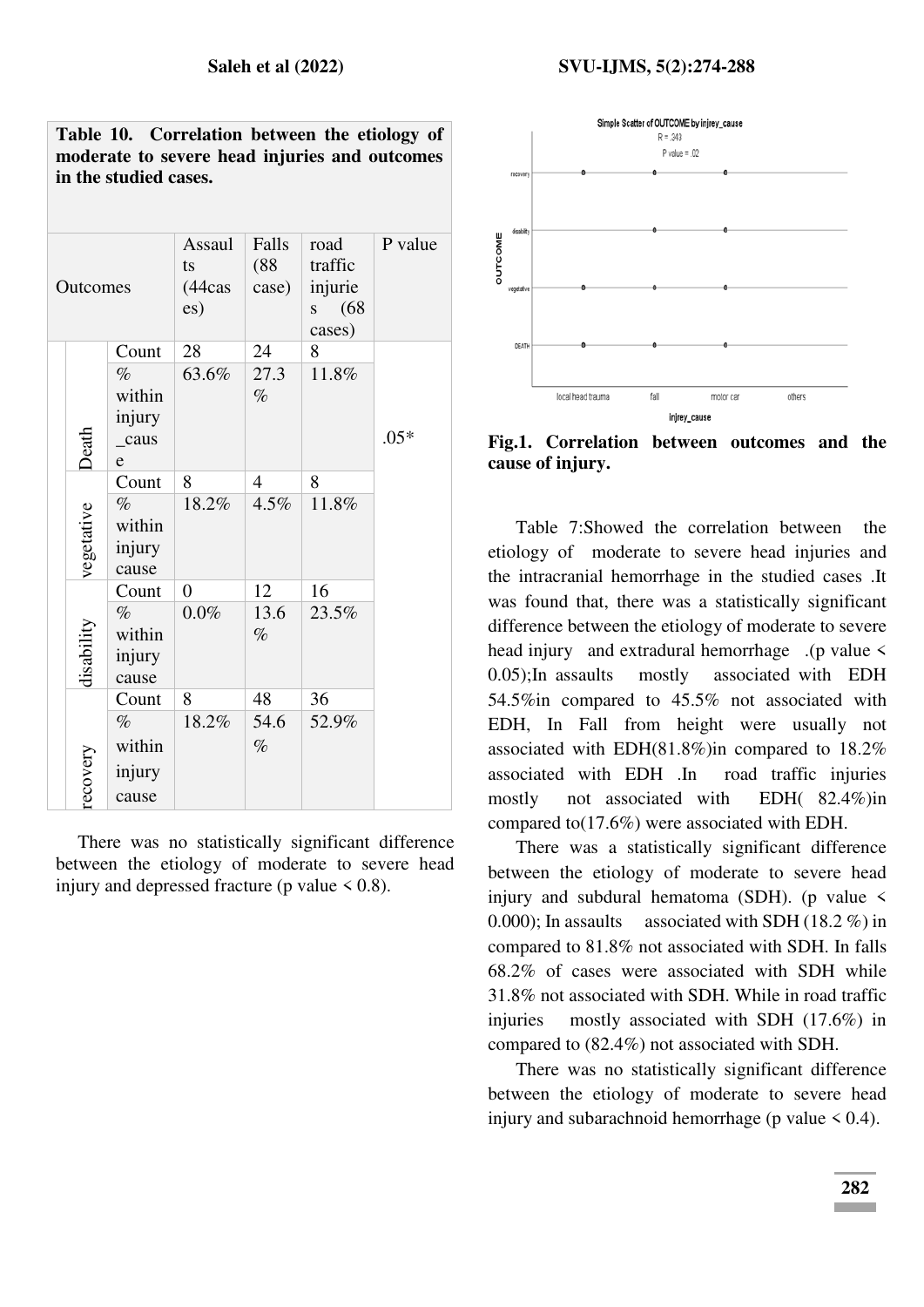Table 8:;There was a statistically significant difference between the etiology of moderate to severe head injury and brain contusion .(p value  $\leq 0.01$ ); In assaults mostly not associated with brain contusion 90.9% in compared to 9.1% associated with brain contusion, In fall from height were usually associated with brain contusion 59.1%in compared to 40.9% not associated with brain contusion .In road traffic injuries mostly not associated with brain contusion 70.6% in compared to 29.4% were associated with brain contusion.

Table 9 : There was a statistically significant difference between the CT findings of moderate to severe head injury and GCS (p value  $\leq 0.002$ ); Fissure fractures were mostly associated with severe injuries (82.9%) compared with moderate injuries (17.1%). Brain contusion was mostly associated with severe injuries (65.8%) compared to moderate injuries (34.2%), while subdural and subarachnoid hemorrhage were mostly associated with severe injuries (60%) and (83.3) respectively. Compared to moderate injuries (40%) and (16.7%) respectively.

Table (10) & Fig.1: There was a statistically significant difference between the etiology of moderate to severe head injury and outcomes of the cases. (p value  $\leq$  0.05); In road traffic injuries, their outcomes usually were recovery (52.9%), as compared to 23.5% had disability, and equal percentages were died and in vegetative state (11.8%) of the cases, respectively. In assaults, the mortality rate was (63.6%), compared to an equal percentage were in vegetative state and recovered (18.2%) of the cases, while there were no disabilities .In falls from height, their outcomes usually were recovery (54.6%), compared to 27.3% died ,while 13.6% had disability and4.5% were in vegetative state of the cases, respectively.

There was no statistically significant difference between the etiology of moderate to severe head injuries and signs of lateralization of cases ( $p$  value  $\leq$ 0.06)

Fig. 2; There was positive significant correlation between outcomes and the time passed from injury to admission R=.323 P.Value<.02.





Table  $(11)$ & Fig.3: There was positive significant correlation between outcomes and GCS.R=.621P.Value<.000 . In severe head injuries, the mortality rate was  $(47.6\%)$ , compared to  $(4.8\%)$ recovered,while the percent in disabilities and vegetative state was equal (23.8%) of the cases, respectively. In moderate head injuries, the mortality rate was  $(17.2\%)$ , compared to  $(75.9\%)$ recovered and (6.9%) with disabilities, while there were no cases in vegetative state.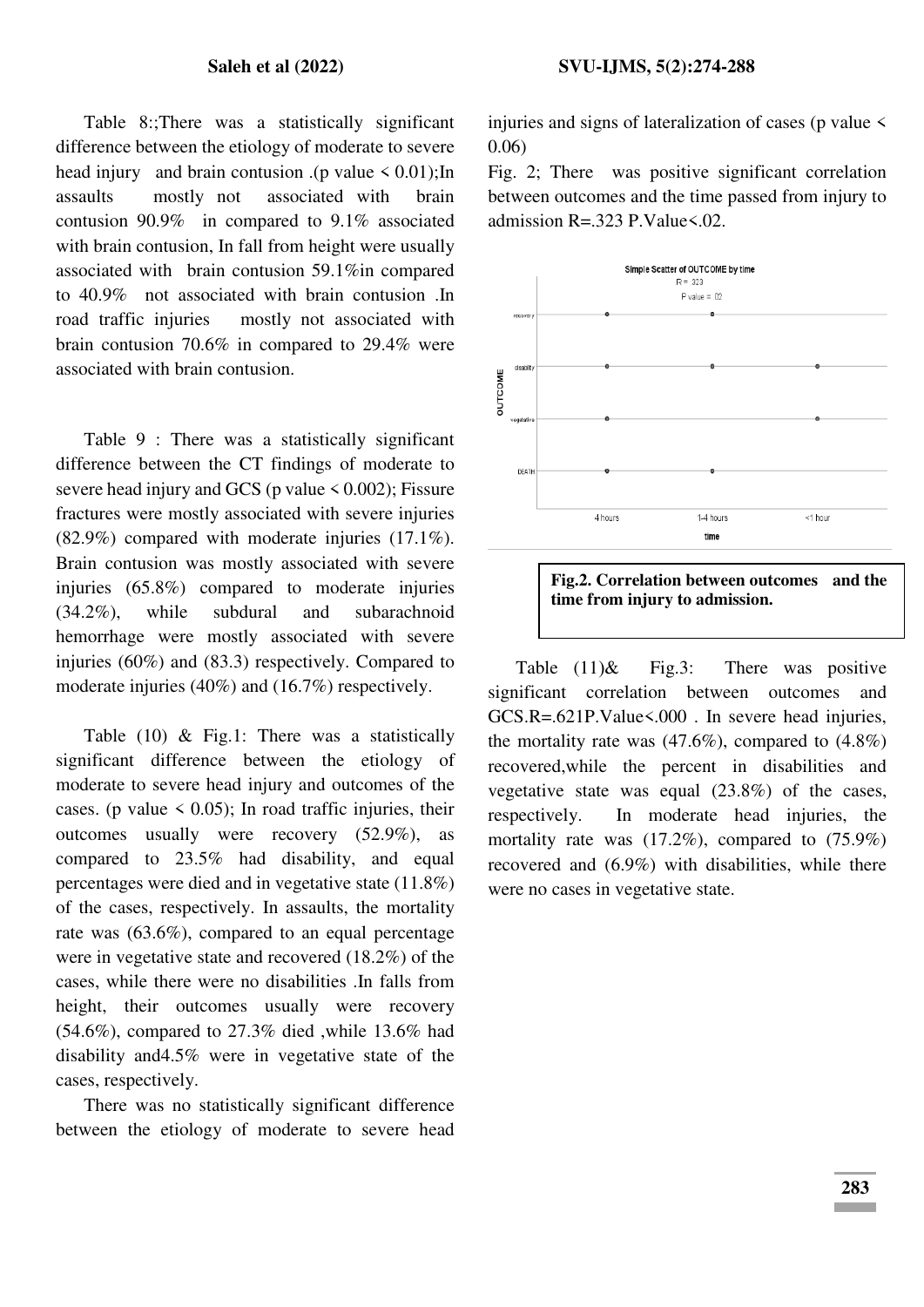

**Fig.3.Correlation between outcomes and GCS.** 

| Table11. Correlation between outcomes and GCS. |                        |            |                |                       |
|------------------------------------------------|------------------------|------------|----------------|-----------------------|
| <b>OUTCOME</b>                                 |                        | <b>GCS</b> |                |                       |
|                                                |                        | severe     | moderate       | $\mathbf{P}$<br>value |
| <b>DEATH</b>                                   | Count                  | 40         | 20             |                       |
|                                                | % within<br><b>GCS</b> | 47.6%      | 17.2%          |                       |
| vegetative                                     | Count                  | 20         | $\overline{0}$ | $.000*$               |
|                                                | % within<br><b>GCS</b> | 23.8%      | 0.0%           |                       |
| disability                                     | Count                  | 20         | 8              |                       |
|                                                | % within<br><b>GCS</b> | 23.8%      | 6.9%           |                       |
| recovery                                       | Count                  | 4          | 88             |                       |
|                                                | % within<br><b>GCS</b> | 4.8%       | 75.9%          |                       |
| Total                                          | Count                  | 84         | 116            |                       |
|                                                | % within<br><b>GCS</b> | 100.0%     | 100.0%         |                       |

#### **Discussion**

The study included 200 cases of moderate and severe traumatic brain injury admitted to the Neurosurgical Trauma Unit in South Valley University Hospital, Qena, Egypt. In the present study, the most affected age group was middle age (54%) followed by adolescents 28%, in accordance with the present study, the research of **Maegele et al., (2019)** in Germany, who found that the highest incidence of head injuries among the 44 and 60 years old.

Also, the present study was in accordance with the study in India which discovered that the most susceptible age groups are those of the third decade 48.13%, followed by the fourth decade 24.06%, as these age groups are working age groups, so most susceptible to road traffic accident and workplace accidents, while children are confined to the surroundings near the home **(Gupta, 2002).**This finding is in controversy with a research carried out by **Halldorsson et al**. **(2007)** who conducted a prospective study on traumatic head injuries in Iceland and documented that an increased risk for traumatic head injury in the age group from (0-4 year).

 The current study revealed that, males were prevalent constituting gender (76%). These findings agreed with, **Yadav et al. (2008)** who found that gender distribution of the victims of traumatic head injuries showed a male predominance (82.4%). These results also agreed with a research conducted by **Taha and Barakat (2016)** and study performed by **Hassan et al. (2017).** The predominance of male explained by the fact that males are more exposed to the outer world than females **(Hemalatha and Singh, 2013).** 

Young men are also more likely to engage in fights involving weapons and firearms, engage in high-risk or contact sports such as football, karate, boxing, etc., and are much more likely to be employed in occupations with some form of industrial risk, often involving heavy equipment **(Gupta, 2002 ; Yadav et al., 2008).**

The present work showed higher rates of TBIs in rural areas (70%) than in urban areas (30%). This was in consistence with the findings of **Gabella**who used a state surveillance system to identify cases of TBI for the year 1991 and 1992. This study showed higher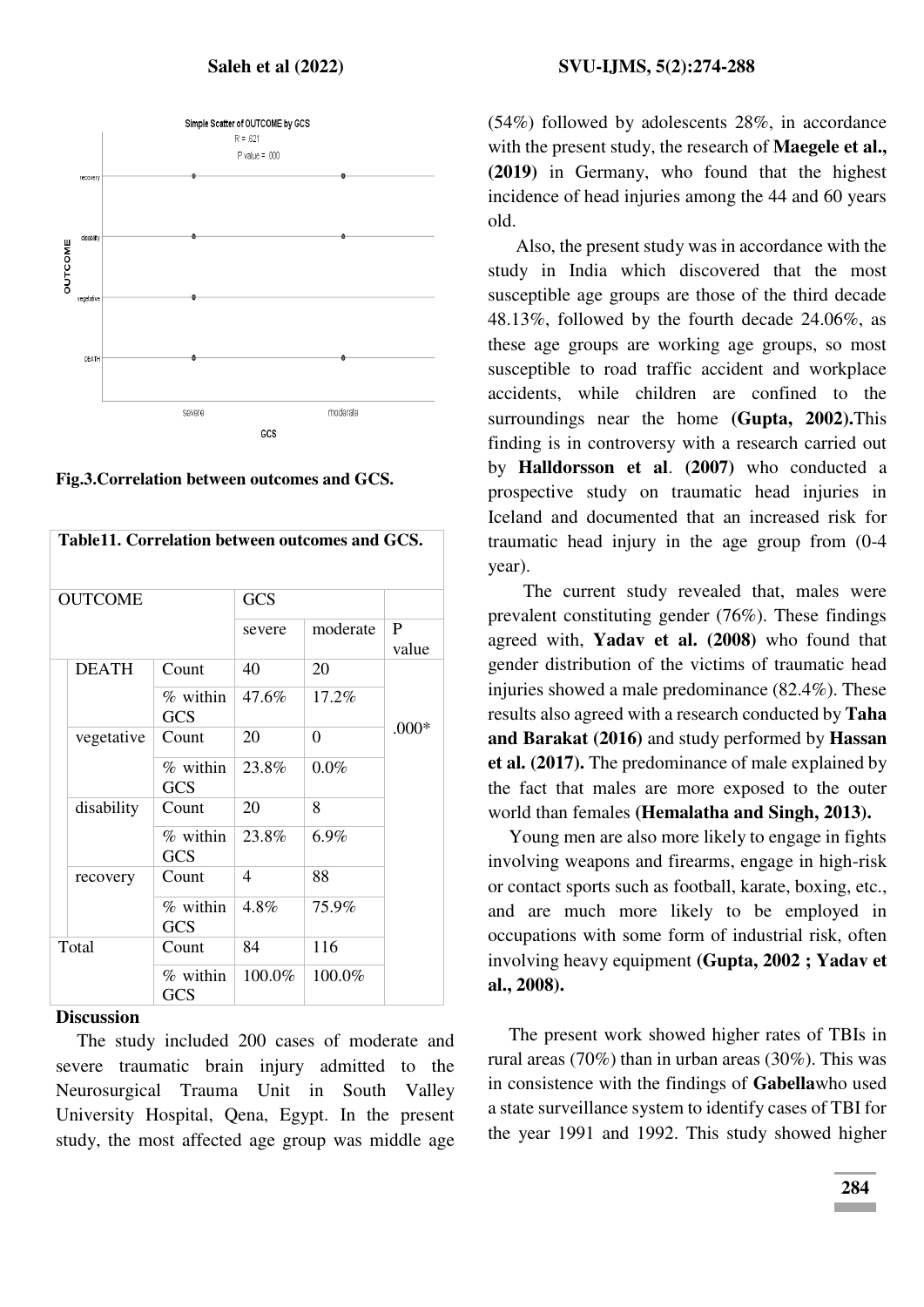rates of sever traumatic brain injury in rural as compared to urban areas **(Gabella et al., 1999).** 

 In the current study, blunt trauma injuries were the most frequent (57.3%). These findings agreed with results of **Mohanty et al. (2005)** in India who found that blunt trauma was the most common constituting type while the least common type was firearm trauma. The reason for the common use of blunt weapon that they are inexpensive, readily accessible and can be claimed to be household instruments when found later.

In the current study, accidental infliction was the most common manner of infliction (64%), while suicidal injury was the least. In the same line with the present study, the results of **Yadav et al. (2008**) in India, who found that there were 92.4% victims of accidents, 6.7% of homicides and just 0.9% were suicide.

Also, **Patil and Vaz, (2011)** stated that accidental manner was the most common manner in cases of head trauma, and this was in concordance with the present study.

In the present research, falls were the most prevalent cause of head injuries while the least prevalent incidence in assaults injuries. These findings were in agreement with **Linnau, (2012)** who stated that fall from height (31.5%) was the most prevalent cause of head injuries, in the United States, followed by motor vehicle collision and assaults.

 In conversely with the present study, the findings of **Pate et al. (2017)** survey in India and **Chelly et al. (2017)** in Malaysia who discovered that the most prevalent cause of head injury was road traffic accident RTA.

The authors stated that there was positive significant correlation between cause of injury and the outcomes.

As regards the most liable site for head trauma, the present results declared that temporoparietal areas were the most frequent sites. Our results were parallel to results of **Hardman and Manoukian, (2002**) in North America. These findings could be explained by that head areas are targets for homicidal and multiple violence attacks and because vault fractures are more common than basal fractures as it is more exposed **(Hardman and Manoukian , 2002; Rupani et al., 2013**). Meanwhile, a study done by **Consunji et al. (2013)** in Philippines stated that maxillo-facial were the most common injuries recorded in a young adult male as they did not wear a motorcycle helmet and was likely to have driven under the influence of alcohol.

In the present study, most cases received conservative treatment; these results were in concordance with research done by **Patil and Vaz, (2011**) in India.

Regarding with CT scan, with concerning skull fractures at CT findings, the present study results declared that the most common type of skull fractures was simple fissure followed by depressed fracture. These findings agreed with the outcomes of **Menku et al. (2004)**who reported that fissure fractures were by far the most prevalent form of fractures, and this was parallel to studies done by **Mohanty et al. (2005**) and **Pate et al. (2017).**

The Glasgow Coma Scale (GCS) score, after its introduction in 1974, has been frequently used as one of the most important predictors of outcome after head injury. In the present study, based on GCS scores, TBIs were severe in 42%, moderate in 58%, In another study **( Leitgeb J. , 2013),** the following pattern was observed: 57% had mild TBI,while about 28 % had moderate, and 15% had severe TBI at admission. The author stated that a low GCS score is more likely to produce unfavorable outcomes.

 In this study, the commonest type of intracranial hemorrhage was subdural. These results were in concordance with **Bullock et al. (2006)** and **Maas et al. (2008)** who stated that the highest incidence of subdural hemorrhage, However, **Chattopadhyay and Tripathi (2010)**, who stated that the most frequent was epidural hemorrhage, these contradictory results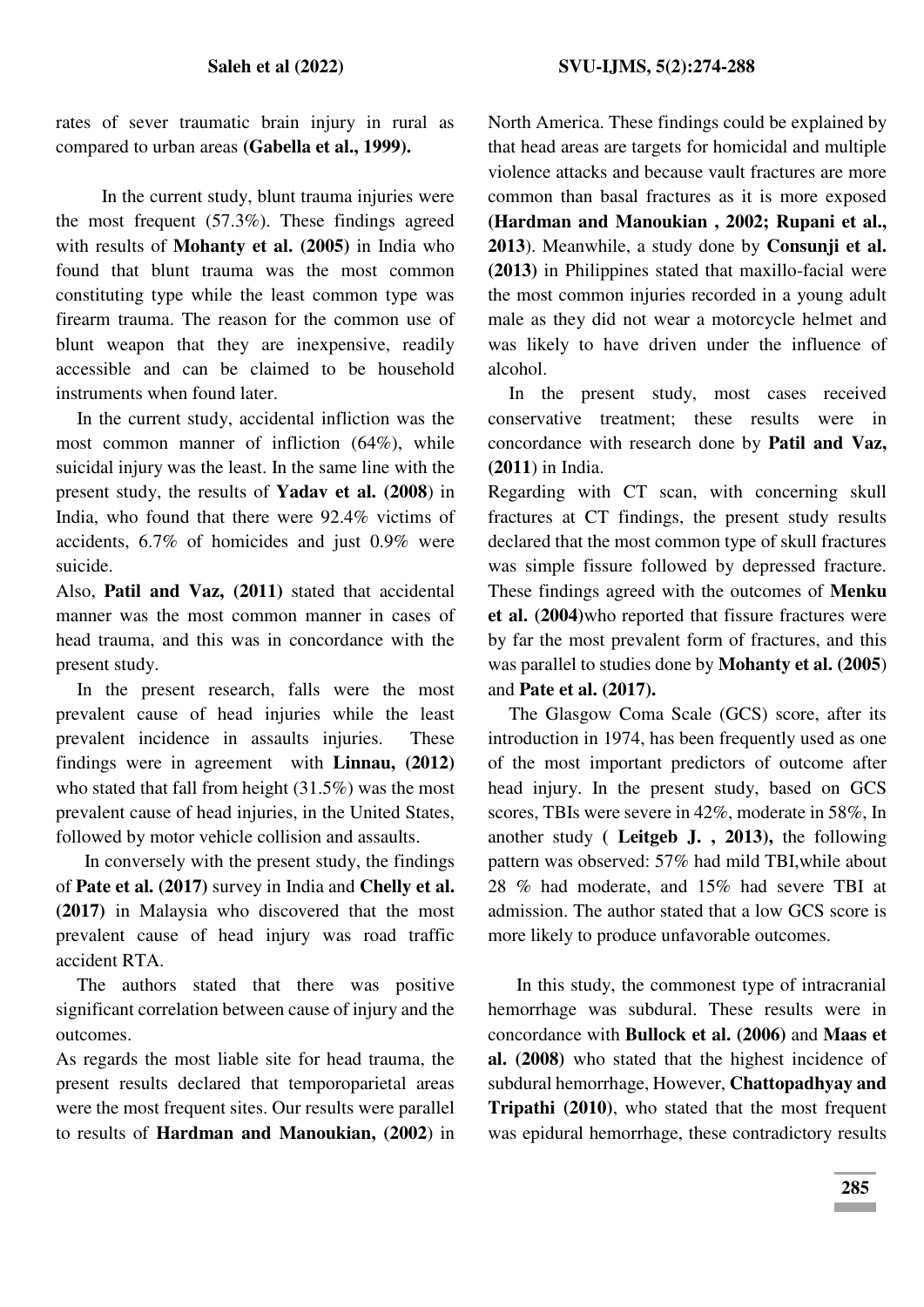might be due to the different types of accidents that cause prominence of other types than subdural hemorrhages.

With concerning outcome of head trauma, the present study revealed that the majority of patients recovered completely (46%). which agreed with the study done in Karachi, Pakistan by **Umerani et al. (2014)** who showed that cases with complete recovery after head injury was (63%) while (4.5%) mortality rate only. The present findings disagreed with results **of Ramsay and Shkrum, (2005)** who found that the most prevalent incidences of continuous disability was(47.3%).

Overall mortality observed in our study was 30%, while it was 21% in **Wijdicks et al. (2005)** study, while 7.8% in **Sadaka et al. (2012)** study, and 10% in **Büyükcam et al. (2012)** study. The higher mortality in the present study may be due to the high percent of chronic diseases in the studied cases, and the categories of studied cases belong to moderate and severe head injury only.

## **Conclusion**

The total number of selected traumatic head injuries cases was 200 cases; Severe TBI has a higher mortality and morbidity than moderate TBI.

It has a high impact on middle age people, especially men. Accidental infliction was the most common manner, the most common cause of TBI was falls from high followed by road traffic accident,the peak incidence of TBI was in rural. The most affected sites were temporo-parietal sites.

 Most cases received conservative treatment; large number of the cases had full recovery. The time passed from injury to admission of the patient, GCS at admission and the CT scanning are significant predictors of outcome.

## **References**

 **BaguNottley IJ, Howle AA, Simpson GK and Browne S.** (2012): Late mortality after severe traumatic brain injury in New South Wales: a multicentre study. Med J Aust 196: 40-45.

 **Brasure M, Lamberty G J, Sayer N A and Nelson N W. (2012):** Multidisciplinary postacute rehabilitation for moderate to severe traumatic brain injury in adults. Agency for Healthcare Research and Quality (AHRQ) Comparative Effectiveness Reviews, 72: ES1–ES20.

 **Peeters W, van den Brande R,PolinderS ,Brazinova A,Steyerberg E and Wand Maas AI (2015):** Epidemiology of traumatic brain injury in Europe. ActaNeurochir. 157: 1683–1696**.** 

 **Bullock, M R,Chesnut R, GhajarJ,Gordon D, Newell D W . (2006):**Surgical Management of Traumatic Brain Injury Author Group: Surgical Management of Depressed Cranial Fractures. Neurosurgery; 58(3):56-60.

 **Büyükcam F, Kaya U, Karakılıç ME, Cavuş UY, TuranSönmez F and Odabaş O. (2012):** 

Predicting the outcome in children with head trauma: comparison of FOUR score and Glasgow Coma Scale.UlusTravmaAcilCerrahiDerg.; 18(6):469-73.

 **Chattopadhyay S and TripathiC. (2010):**Skull fracture and haemorrhage pattern among fatal and nonfatal head injury assault victims - a critical analysis. Journal of Injury and Violence Research, 2(2): 99–103.

 **ChellyH,Bahloul M, Ammar R ,Dhouib A and Mahfoudh K B. (2017):**Clinical characteristics and prognosis of traumatic head injury following road traffic accidents admitted in ICU "analysis of 694 cases". European Journal of Trauma and Emergency Surgery.71:838 – 46.

**Cheshire EC, Malcomson RDG, Sun P andMirkes EM.(2018):**A systematic autopsy survey of human infant bridging veins. Int. J. Legal Med.;132(2):449-461.

**Chieregato A, Martino C andPransani V. (2010):**Classification of a traumatic brain injury: the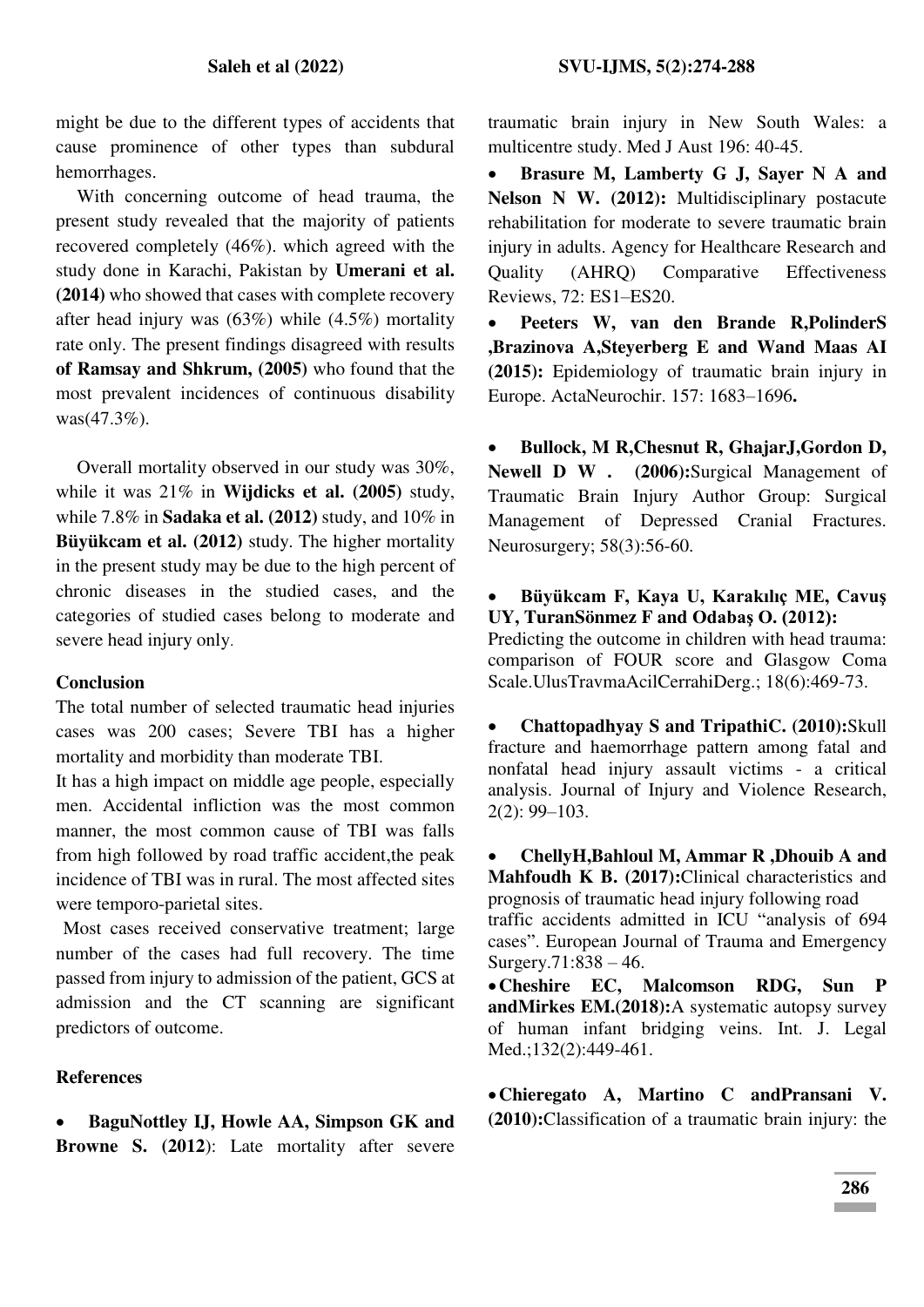Glasgow Coma scale is not enough. ActaAnaesthesiolScand; 54:696–702.

**Consunji R, Larona J L, Ambrosio C and Ameratunga S. (2013):**Motorcycle-related trauma in the Philippines resulting in hospital Admission: the epidemiology of cases at the Philippine General Hospital Rafael. ActamedicaPhilippina J, 47 (3):11- 14.

**Gabella B, Hoffman RE and Marine WW. (1999):**HeadInjury, in Yearbook of Emergency Medicine. In: Wagner DK, Dandson SJ, Dronen S, et al., editors. Yearbook of Emergency Medicine. $1<sup>st</sup>$ ed.pp. 9–11.

### **Greenberg MS. (2001):**

Tamburrini, G. M.S. Greenberg: Handbook of Neurosurgery 5th ed. New York: Thieme, *Child's NervSyst***18,** 82–83 .

**Gupta A. (2002):**Cranio-cerebral damage

withspecial reference to circle of willis in fatal road traffic accidents. Anil Aggrawal's Internet Journal of Forensic Medicine and Toxicology; 3(2):75-6.

**HardmanJ M and Manoukian A. (2002):**Pathology of head trauma. Neuroimaging Clinics of North America 12 (2): 175–87.

**Hassan N, Ali M,HaqNU,AzamF , Khan S and Khan Z. (2017):** Etiology, clinical presentation and outcome of traumatic brain injury patients presenting to a teaching hospital of Khyber Pakhtunkhwa. Journal of Postgraduate, 31(4): 365-70.

**Halldorsson JG, Flekkoy KM and Gudmundsson K R. (2007):**Urban rural differences in pediatric traumatic head injuries: A prospective nationwide study. Journal of Neuropsychiatric Disease and Treatment; 3(6):935-941.

 **Hemalatha N and Singh G O. (2013):**Patterns of cranio-intracranial injuries in fatal head injury cases. Indian AcadForensic Med.19(3**):** 0971-0973.

 **Jang SH. (2009)**:Review of motor recovery in patients with traumatic brain injury. NeuroRehabilitation.; 24:349–353.

 **LeitgebJ ,Mauritz W and Brazinova A . (2013)**:Glasgow Coma Scale score at intensive care unit discharge predicts the 1-year outcome of patients with severe traumatic brain injury," European Journal of Trauma and Emergency Surgery39(3), 285–292.

 **Kanematsu R, Hanakita J, Takahashi T, Park S and Minami M.** (**2018):** Radiologic features and clinical course of chronic spinal epidural hematoma: Report of 4 Cases and Literature Review. World Neurosurg. 120:82-89**.** 

 **Kolias AG, Guilfoyle MR, Helmy A, Allanson J and Hutchinson PJ. (2013)**: Traumatic brain injury in adults. PractNeurol 13: 228-235.

 **Linnau K F. (2012):**Skull fractures. In: Harris & Harris' Radiology of Emergency Medicine, Pope T.L. and Harris J.H. (eds.), 5th Edition, Philadelphia, Pennsylvania, Lippincott Williams & Wilkins; p:1.3.

 **Maas AI,Stocchetti N and BullockR. (2008):**Moderate and severe traumatic brain injury in adults. Lancet Neurol., 7 (8): 728 - 741.

 **Maegele M, Lefering R, Sakowitz O and Kopp MA .(2019**): The incidence and management of moderate to severe head injury . A retrospective analysis of data from the trauma register of the German Trauma Society, DtschArztebl International, 116(10): 167- 173.

**Mena JH, Sanchez AI and Rubiano AM. (2011):**Effect of the modified Glasgow Coma Scale score criteria for mild traumatic brain injury on mortality prediction: comparing classic and modified Glasgow Coma Scale score model scores of 13. J Trauma; 71:1185–92.

**Menku A, KocRK,TucerB,Durak A C and Akdemir H.(2004):**Clivusfractures: clinical presentations and courses. Neurosurgical Review.; 27(3):194-198.